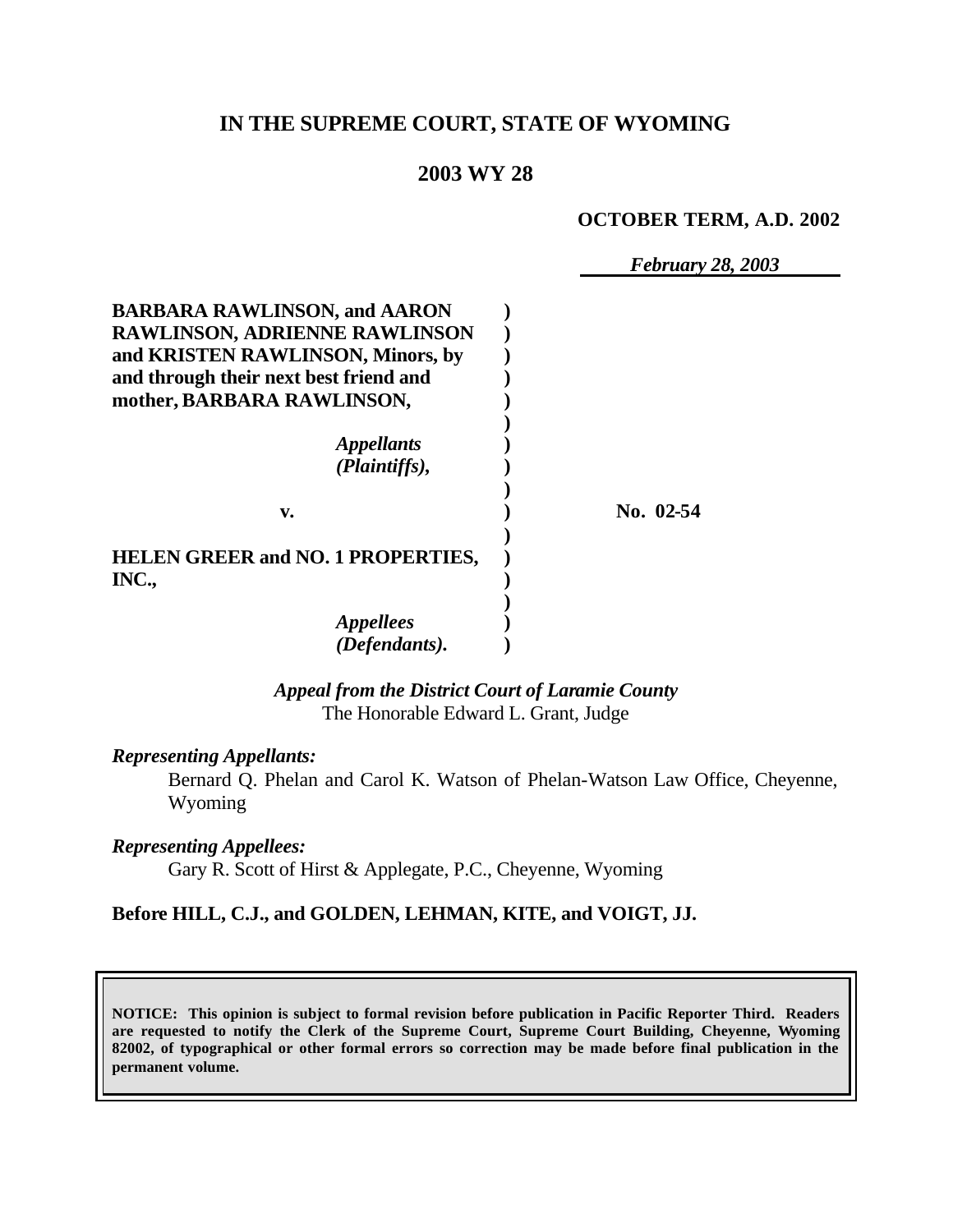KITE, Justice.

[¶1] Appellant Barbara Rawlinson purchased a home in Cheyenne in 1994. A few months after she and her family moved into the home, they discovered water seepage in the crawl space. Ms. Rawlinson and Appellants Aaron Rawlinson, Adrienne Rawlinson, and Kristen Rawlinson brought suit against Appellees No. 1 Properties, Inc. and Helen Greer, who acted as the real estate agency and associate broker for the transaction. The district court held the two-year statute of limitation applicable to professional negligence applied to realtors and, consequently, dismissed the Rawlinsons' negligence claims because they did not file their complaint within the limitation period.

[¶2] We affirm.

## **ISSUES**

[¶3] The Rawlinsons present the following issue for our review: "Does Wyo. Stat. §1-3- 107, providing a two-year statute of limitation for licensed or certified professionals, apply to acts or omissions of a licensed realtor alleged to have been committed in 1994?" The appellees phrase the issue as: "Did the District Court err in granting Defendants' Renewed Motion for Summary Judgment on Plaintiffs' negligence claims, on the basis that the statute of limitations barred those claims?"

## **FACTS**

[¶4] This is the second time this case has been before the Wyoming Supreme Court for appellate review. In the first appeal, we affirmed the summary judgment in favor of Cheyenne Board of Public Utilities. *Rawlinson v. Cheyenne Board of Public Utilities,* 2001 WY 6, 17 P.3d 13 (Wyo. 2001). We recite herein only the facts which are relevant to this appeal.

[¶5] In 1994, the sellers listed their Cheyenne home for sale through No. 1 Properties. Ms. Greer was employed by No. 1 Properties and acted as the listing agent for the sellers. She was licensed by the Wyoming Real Estate Commission as an associate broker.

[¶6] Ms. Rawlinson's attorney-in-fact contacted No. 1 Properties and Ms. Greer for assistance in locating a home in Cheyenne for Ms. Rawlinson. No. 1 Properties and Ms. Greer showed the attorney-in-fact the sellers' home. On December 13, 1994, Ms. Rawlinson and the sellers entered into a contract for sale. Because No. 1 Properties and Ms. Greer assisted both parties, they acted in the capacity of dual agent.

[¶7] Prior to the closing, Ms. Rawlinson had the home inspected for structural integrity. The report noted the soil in the crawl space was wet and stated that, consequently, a positive "no-leak" condition could not be established. The property sale closed, and the Rawlinsons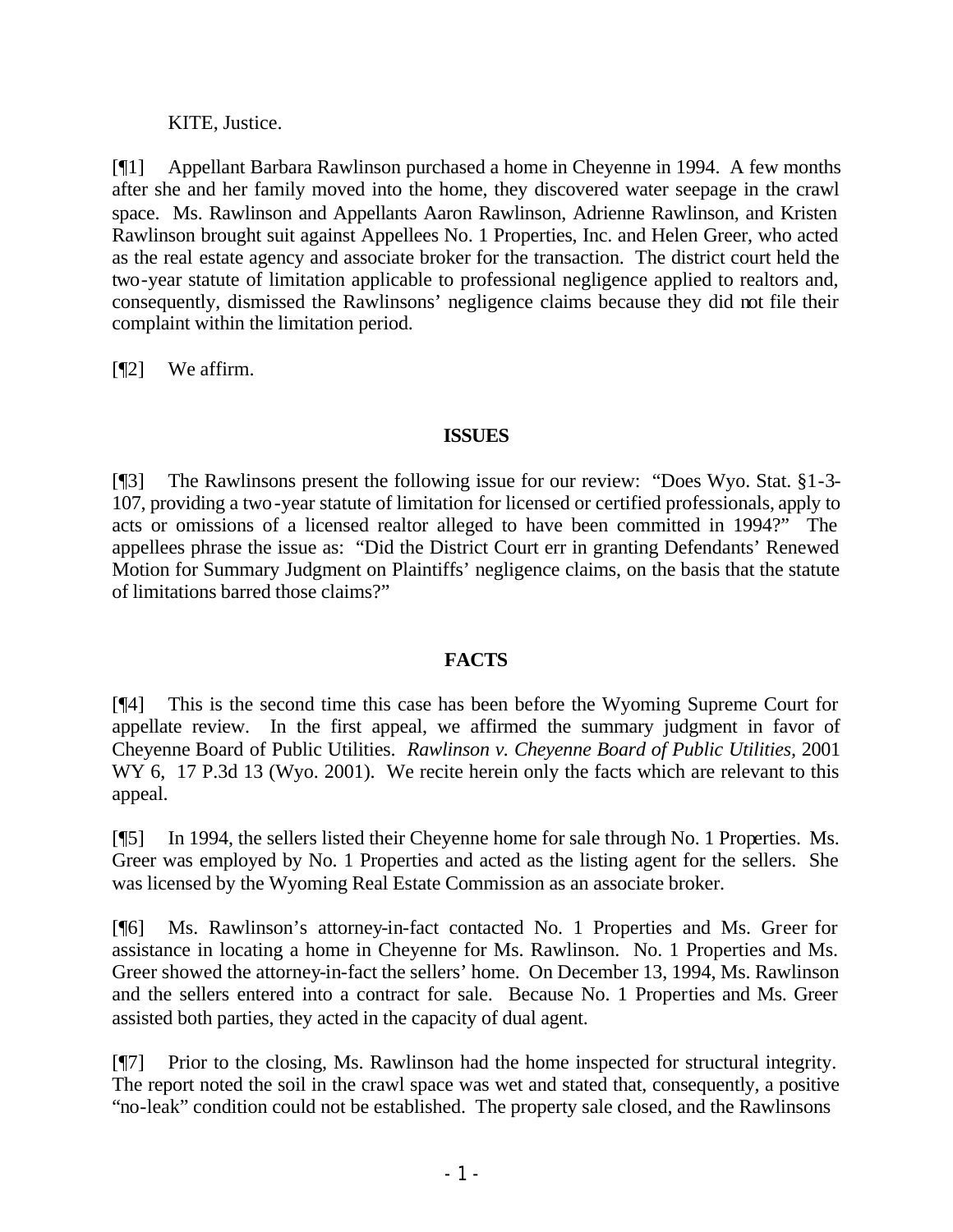moved into the home on January 9, 1995. In June 1995, the Rawlinsons discovered water in the home's crawl space.

[¶8] After various attempts to rectify the water problem, the Rawlinsons filed an action in the district court on December 11, 1998. The complaint and amendment thereto stated causes of action against the sellers, the inspector, the home builder, Cheyenne Board of Public Utilities, the Gty of Cheyenne, and the appellees.<sup>1</sup> The Rawlinsons asserted a number of causes of action against the appellees, including claims sounding in negligence, breach of contract, and fraud. The appellees filed a motion for summary judgment. The district court granted the appellees' motion on the Rawlinsons' claims for fraud and breach of contract, and the Rawlinsons did not appeal that determination.

[¶9] As to the Rawlinsons' negligence cause of action, the appellees argued the two-year statute of limitation for professional negligence set forth at Wyo. Stat. Ann. § 1-3-107(a) (LexisNexis 2001) applied to that claim. The appellees maintained the Rawlinsons' claims were barred because the limitation period expired prior to the commencement of the lawsuit. The district court initially denied the appellees' motion for summary judgment on the professional negligence claim, ruling § 1-3-107(a) did not apply because realtors were not "licensed or certified professional[s]" within the meaning of the statute.

[¶10] After this court issued its decision in *Hulse v. First American Title Company of Crook County*, 2001 WY 95, ¶¶57-61, 33 P.3d 122, ¶¶57-61 (Wyo. 2001), the appellees renewed their motion for summary judgment. The district court reconsidered its earlier decision and granted the appellees' motion. The Rawlinsons appealed.

## **DISCUSSION**

## **A. Standard of Review**

[¶11] Summary judgment is appropriate when no genuine issue as to any material fact exists and the prevailing party is entitled to have a judgment as a matter of law. *City of Powell v. Busboom*, 2002 WY 58, ¶7, 44 P.3d 63, ¶7 (Wyo. 2002); *Eklund v. PRI Environmental, Inc.*, 2001 WY 55, ¶10, 25 P.3d 511, ¶10 (Wyo. 2001); W.R.C.P. 56(c). This court evaluates the propriety of a summary judgment by applying the same standards and utilizing the same materials as the lower court. *Busboom,* 2002 WY 58, ¶ 7; *Scherer Construction, LLC v. Hedquist Construction, Inc.*, 2001 WY 23, ¶15, 18 P.3d 645, ¶15 (Wyo. 2001). This case involves a pure question of law, and we do not defer to the district court's decisions on issues of law. *Id.*

<sup>1</sup> All the other defendants have been dismissed from the action.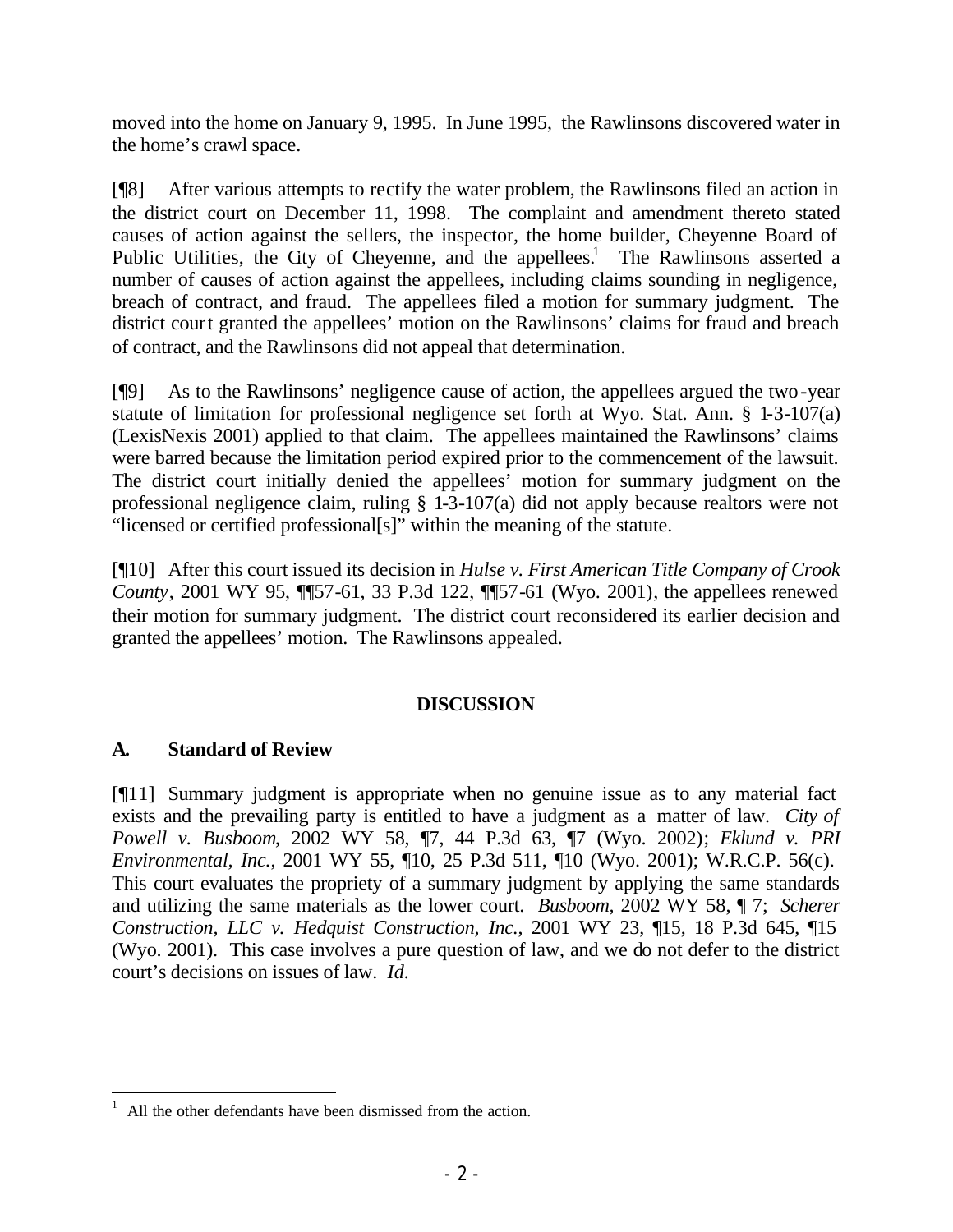### **B. Two-Year Professional Negligence Statute of Limitation**

[ $[12]$ ] The district court ruled  $\S$  1-3-107(a), the two-year statute of limitation applicable to negligence claims against licensed and certified professionals, applied to the realtors in this case. Because the Rawlinsons did not file their lawsuit within two years after they discovered the water problem, the district court dismissed their claims. The Rawlinsons argue that the district court misinterpreted Wyoming law.

[¶13] Section 1-3-107(a) states in relevant part:

(a) A cause of action arising from an act, error or omission in the rendering of licensed or certified professional or health care services shall be brought within the greater of the following times:

(i) Within two (2) years of the date of the alleged act, error or omission, except that a cause of action may be instituted not more than two (2) years after discovery of the alleged act, error or omission, if the claimant can establish that the alleged act, error or omission was:

(A) Not reasonably discoverable within a two (2) year period; or

(B) The claimant failed to discover the alleged act, error or omission within the two (2) year period despite the exercise of due diligence.

[¶14] The question in this case is whether a realtor is a "licensed or certified professional" within the meaning of  $\S$  1-3-107(a). In answering this question, we must apply our well established test for interpreting statutes:

> We first decide whether the statute is clear or ambiguous. This Court makes that determination as a matter of law. A "statute is unambiguous if its wording is such that reasonable persons are able to agree as to its meaning with consistency and predictability." *Allied-Signal, Inc.* [*v. Wyoming State Board of Equalization*], 813 P.2d [214,] 220 [(Wyo. 1991)]. A "statute is ambiguous only if it is found to be vague or uncertain and subject to varying interpretations." 813 P.2d at 219-20.

> If we determine that a statute is clear and unambiguous, we give effect to the plain language of the statute.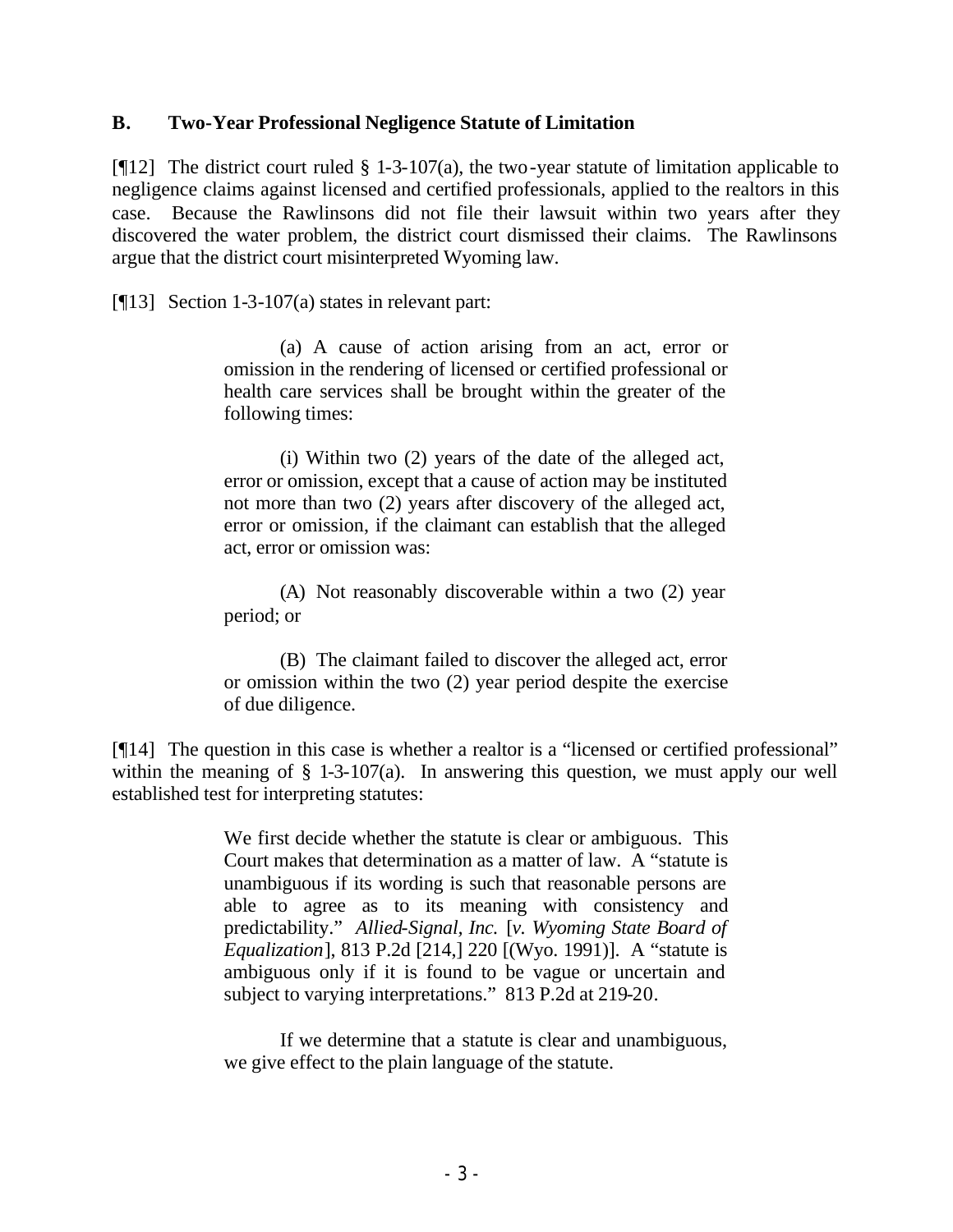We begin by making an "'inquiry respecting the ordinary and obvious meaning of the words employed according to their arrangement and connection.'" *Parker Land and Cattle Company v. Wyoming Game and Fish Commission,* 845 P.2d 1040, 1042 (Wyo. 1993) (quoting *Rasmussen v. Baker,* 7 Wyo. 117, 133, 50 P. 819, 823 (1897)). We construe the statute as a whole, giving effect to every word, clause, and sentence, and we construe together all parts of the statute *in pari materia.*

*State Department of Revenue and Taxation v. Pacificorp,* 872 P.2d 1163, 1166 (Wyo. 1994). If we determine that the statute is ambiguous, we resort to general principles of statutory construction to determine the legislature's intent.

*State v. Bannon Energy Corporation*, 999 P.2d 1306, 1308-09 (Wyo. 2000) (some citations omitted); *see also Powder River Coal Company v. Wyoming State Board of Equalization*, 2002 WY 5, ¶6, 38 P.3d 423, ¶6 (Wyo. 2002).

[ $[15]$ ] This court has applied § 1-3-107(a) to claims against various types of licensed or certified professionals, including physicians, attorneys, surveyors, and chiropractors. *See, e.g.*, *Edwards v. Fogarty*, 962 P.2d 879 (Wyo. 1998) (physician); *Murphy v. Housel & Housel*, 955 P.2d 880 (Wyo. 1998) (attorneys); *Bredthauer v. Christian, Spring, Seilbach and Associates*, 824 P.2d 560 (Wyo. 1992) (land surveyors); *Mills v. Garlow*, 768 P.2d 554 (Wyo. 1989) (accountant); *Echols v. Keeler,* 735 P.2d 730 (Wyo. 1987) (chiropractor).

[¶16] The State of Wyoming regulates the realty profession. *See, e.g.,* Wyo. Stat. Ann. §§ 33-28-101 to -124; §§ 33-28-201 to -206; §§ 33-28-301 to -309 (LexisNexis 2001). In particular:

> [I]t is unlawful for any person to engage in or conduct, directly or indirectly, or to advertise or hold himself out as engaging in or conducting the business, or acting in the capacity of a real estate broker, associate broker or a real estate salesman within this state without first obtaining a license as a broker, associate broker or salesman, as provided in this act.

Section 33-28-101. Consequently, because licensure is required before a person may work in the real estate profession, realtors would seem to fall under the plain language of § 1-3-  $107(a)$ .

[¶17] Wyoming precedent also supports categorizing realtors as licensed or certified professionals within the meaning of  $\S$  1-3-107(a). As early as 1981, we stated that "'a real estate agent hired by the vendor is expected to be honest, ethical, and competent and is answerable at law for breaches of his or her statutory duty to the public.'" *Hagar v.*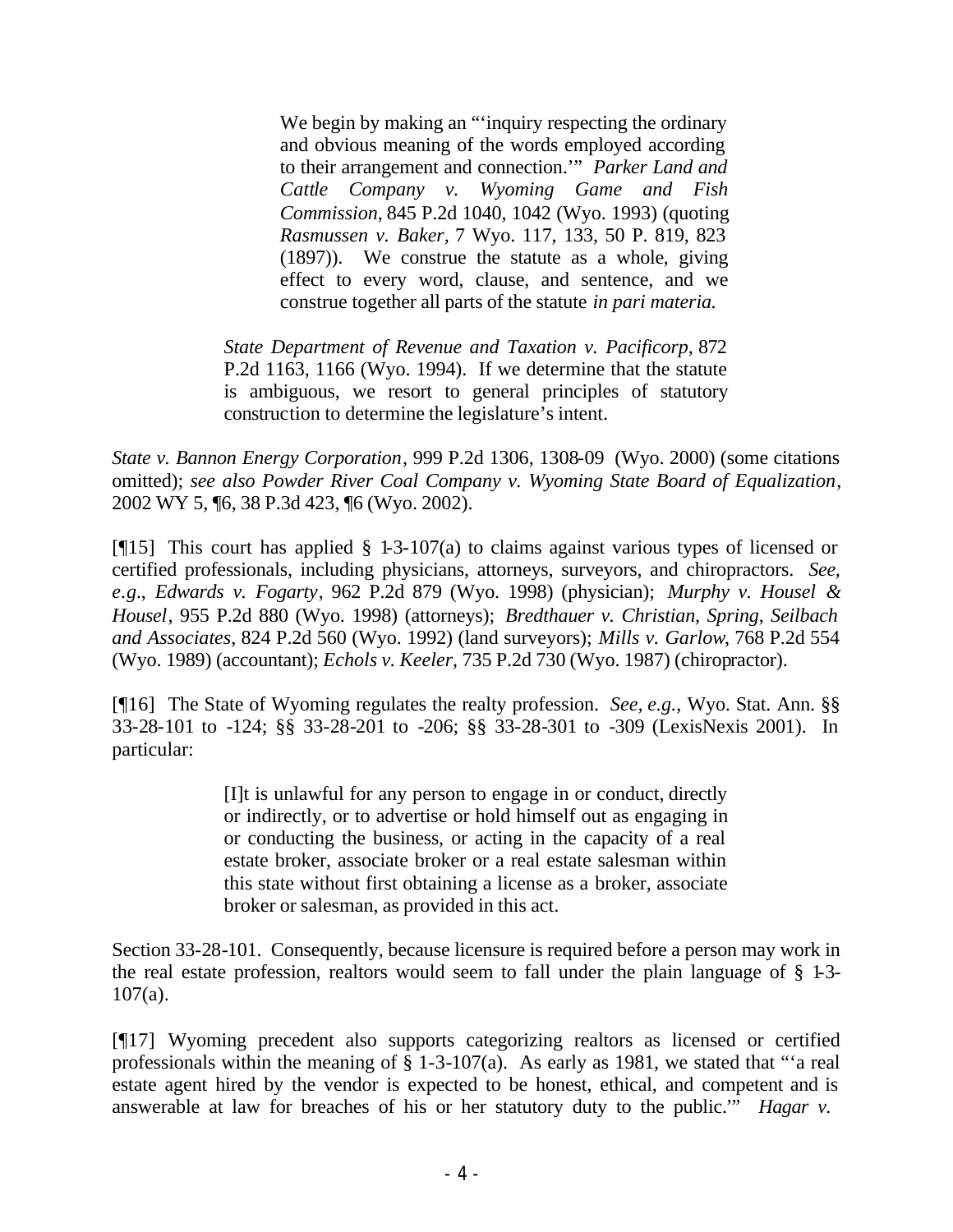*Mobley*, 638 P.2d 127, 137 (Wyo. 1981) (quoting *Dugan v. Jones*, 615 P.2d 1239, 1248 (Utah 1980)). The *Hagar* decision also stated:

> Realtors, just like doctors, lawyers, engineering consultants, and builders, hold themselves out as professionals; it is their job to know their profession. People rely on and trust them. Failure to comply with either the accepted standards in the field or the standards society is willing to recognize as acceptable, is actionable.

638 P.2d at 138; *see also Snyder v. Lovercheck*, 992 P.2d 1079, 1089 (Wyo. 1999). "[T]he failure to maintain those standards of skill, competency and integrity exposes realtors to, in effect, malpractice actions." *Hagar*, 638 P.2d at 137. Consequently, the law expects a high standard of care from realtors, and courts may define the standard of care applicable to realtors by looking to legislative enactments. *Id.* In *Hulse,* 2001 WY 95, ¶60, we stated it was obvious the *Hagar* decision considered a claim against a realtor as being grounded in professional negligence. This court expressly reaffirmed this aspect of the *Hagar* holding in *Hulse*.

[¶18] In 1997, the legislature essentially codified the *Hagar* decision and clarified the duty of care owed by real estate professionals when acting in the capacity of seller's agent, buyer's agent, or intermediary agent. *Hulse,* 2001 WY 95, ¶60; § 33-28-303 (agent engaged by seller); § 33-28-304 (agent engaged by buyer); § 33-28-305 (intermediary agent). Moreover, in 2000, the legislature adopted § 33-28-124 which provides in pertinent part: "A cause of action arising from an act, error or omission in the rendering of services provided by a licensee under this act shall be brought within the time limits provided under W.S. 1-3- 107." In *Hulse,* we expressly stated that § 1-3-107(a) was applicable to claims arising after July 1, 2000–the effective date of § 33-28-124.

[¶19] The Rawlinsons seize upon this language in *Hulse* and argue that **only** claims arising after the effective date of § 33-28-124–July 1, 2000–fall within the scope of § 1-3-107(a). We acknowledge the *Hulse* decision specifically stated the two-year professional negligence statute of limitation applies to claims arising after July 1, 2000. We did not, however, decide in *Hulse* which statute of limitation would apply for claims against realtors arising prior to July 1, 2000.

[¶20] In resolving this issue, the preamble to § 33-28-124 is instructive. The preamble states in pertinent part: "AN ACT relating to causes of actions involving real estate services; specifying that existing statute of limitations for causes of action in the rendering of licensed or certified professional services is applicable to causes of action in the rendering of real estate services by real estate licensees." 2000 Wyo. Sess. Laws ch. 16. While a preamble to a statute is not binding, it is worthy of consideration by the court in discerning the legislature's intention in adopting a statute. The preamble to § 33-28-124 confirms the legislature intended to clarify and codify the existing law.